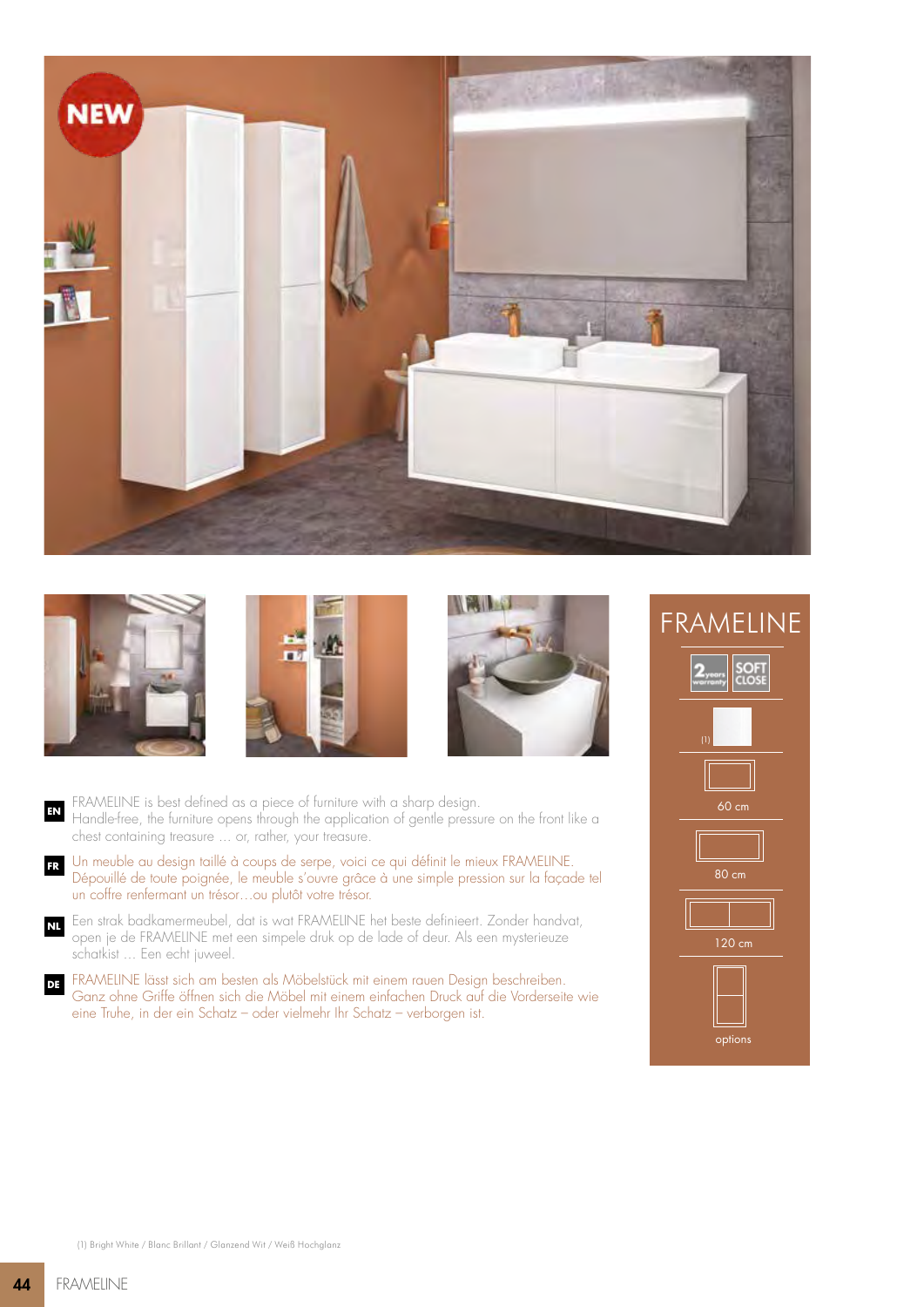



# **60 x 45 x 50 cm**

Vanity unit 60 cm - Wall cabinet delivered assembled - 1 wooden drawer - Push-pull system

#### Meuble sous-plan 60 cm - Meuble à suspendre livré monté - 1 tiroir bois - Système push-pull

Wastafelonderbouw 60 cm - Meubel om op te hangen gemonteerd geleverd - 1 lade hout - Push-pull systeem

Waschbeckenunterschrank 60 cm -Montiert geliefertes Hängemöbelstück - 1 Holzschublade - Push-Pull-System

823727



FRAMELINE

## **80 x 45 x 50 cm**

Vanity unit 80 cm - Wall cabinet delivered assembled - 1 wooden drawer - Push-pull system

Meuble sous-plan 80 cm - Meuble à suspendre livré monté - 1 tiroir bois - Système push-pull

Wastafelonderbouw 80 cm - Meubel om op te hangen gemonteerd geleverd - 1 lade hout - Push-pull systeem

Waschbeckenunterschrank 80 cm - Montiert geliefertes Hängemöbelstück - 1 Holzschublade - Push-Pull-System



60